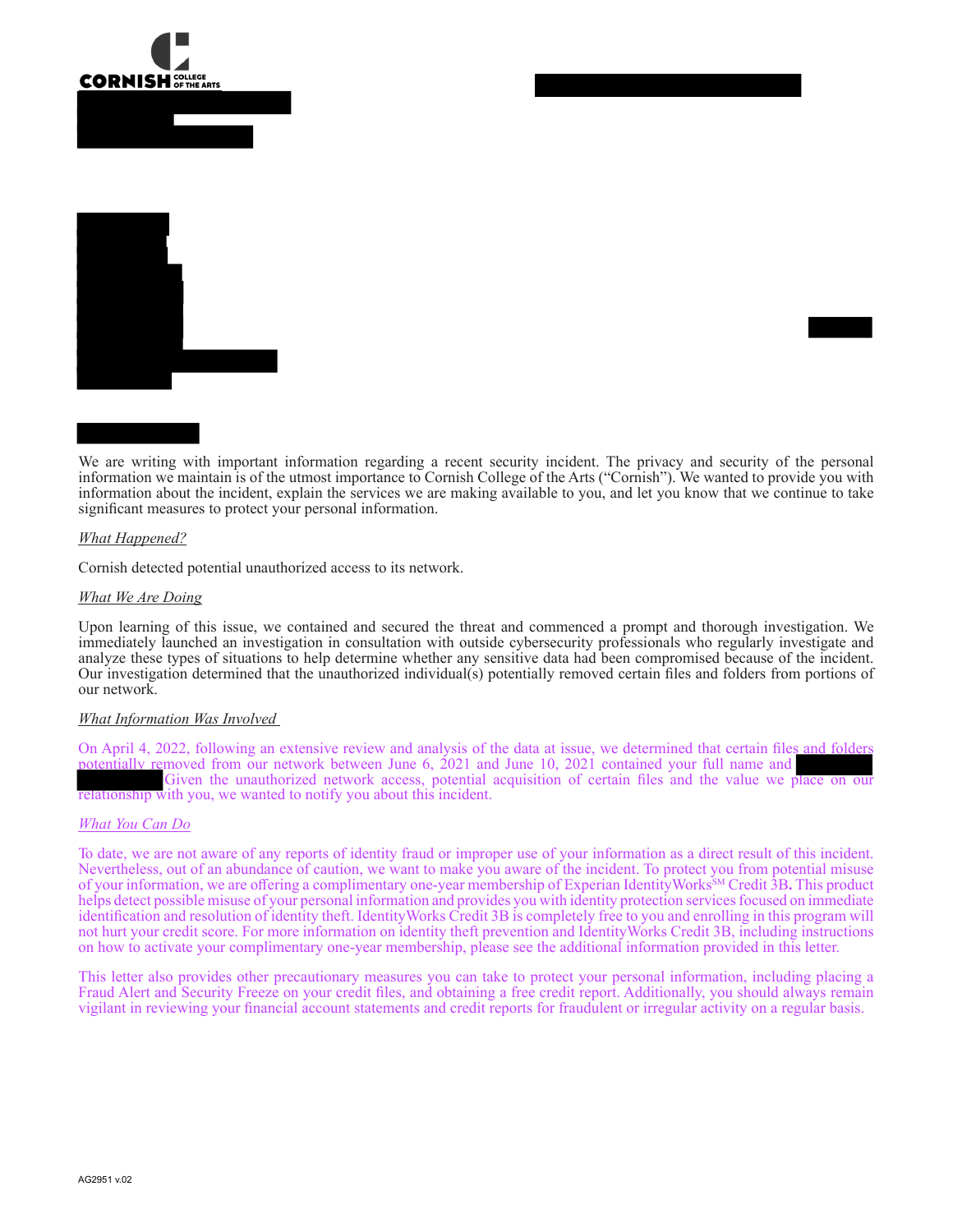## *For More Information*

Please accept our apologies that this incident occurred. We are committed to maintaining the privacy of personal information in our possession and have taken many precautions to safeguard it. We continually evaluate and modify our practices and internal controls to enhance the security and privacy of your personal information.

**If you have any further questions regarding this incident, please call our dedicated and confidential toll-free response line that we have set up to respond to questions at This response line is staffed with professionals familiar with this incident and knowledgeable on what you can do to protect against misuse of your information. The response line is available Monday through Friday, 9:00 a.m. to 9:00 p.m. Eastern Time.** 

Sincerely,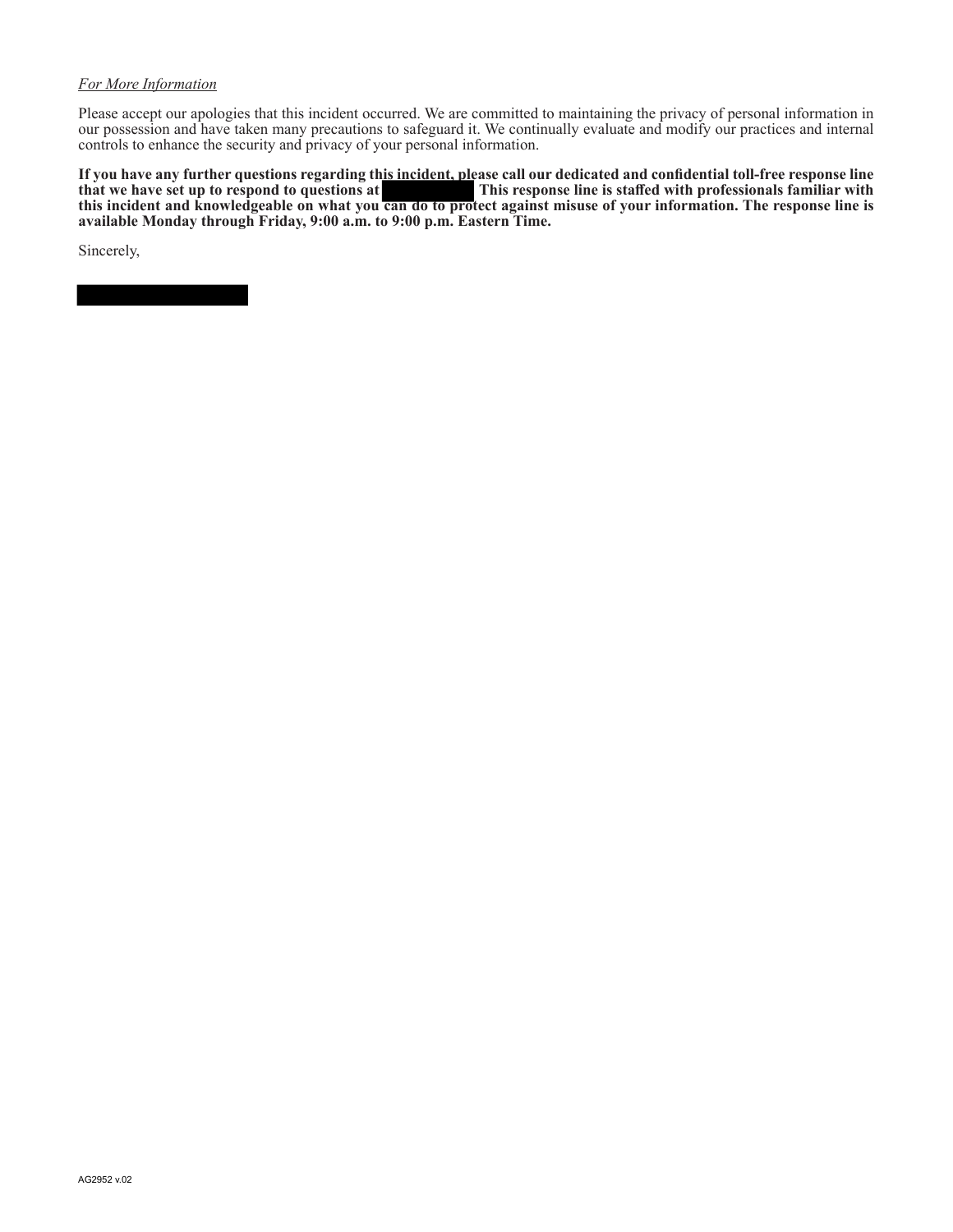## **– OTHER IMPORTANT INFORMATION –**

# **1. Enrolling in Complimentary 12-Month Credit Monitoring.**

## **Activate IdentityWorks Credit 3B Now in Three Easy Steps**

- **1.** ENROLL by: (Your code will not work after this date.)<br> **2.** VISIT the **Experient Identity Wor** to enroll:
- **2.** VISIT the **Experian Identity World**<br>**3.** PROVIDE the **Activation Code**
- **3.** PROVIDE the **Activation Code**:

If you have questions about the product, need assistance with identity restoration or would like an alternative to enrolling in Experian IdentityWorks online, please contact Experian's customer care team at . Be prepared t in Experian IdentityWorks online, please contact Experian's customer care team at engagement number as proof of eligibility for the identity restoration services by Experian.

# **ADDITIONAL DETAILS REGARDING YOUR 12-MONTH EXPERIAN IDENTITYWORKS CREDIT 3B MEMBERSHIP:**

A credit card is **not** required for enrollment in Experian IdentityWorks Credit 3B.

You can contact Experian **immediately without needing to enroll in the product** regarding any fraud issues. Identity Restoration specialists are available to help you address credit and non-credit related fraud.

Once you enroll in Experian IdentityWorks, you will have access to the following additional features:

- **Experian credit report at signup:** See what information is associated with your credit file. Daily credit reports are available for online members only.\*
- **Identity Restoration:** Identity Restoration specialists are immediately available to help you address credit and non-credit related fraud
- **Credit Monitoring:** Actively monitors Experian, Equifax and Transunion files for indicators of fraud.
- Experian IdentityWorks ExtendCARE<sup>TM</sup>: You receive the same high-level of Identity Restoration support even after your Experian IdentityWorks membership has expired.
- \$1 Million Identity Theft Insurance\*\*: Provides coverage for certain costs and unauthorized electronic fund transfers.

Activate your <u>m today</u> at<br>or call to regist to register with the activation code above.

**What you can do to protect your information:** There are additional actions you can consider taking to reduce the chances of identity theft or fraud on your account(s). Please refer to www.ExperianIDWorks.com/restoration for this information. If you have any questions about IdentityWorks, need help understanding something on your credit report or suspect that an item on your credit report may be fraudulent, please contact Experian's customer care team at \*

# **2. Placing a Fraud Alert on Your Credit File.**

Whether or not you choose to use the complimentary 12-month credit monitoring services, we recommend that you place an initial one-year "Fraud Alert" on your credit files, at no charge. A fraud alert tells creditors to contact you personally before they open any new accounts. To place a fraud alert, call any <u>one</u> of the three major credit bureaus at the numbers listed below. As soon as one credit bureau confirms your fraud alert, they will notify the others.

*Equifax* P.O. Box 105788 Atlanta, GA 30348 https://www.equifax.com/personal/creditreport-services/credit-fraud-alerts/ (800) 525-6285

*Experian*  P.O. Box 9554 Allen, TX 75013 https://www.experian.com/fraud/ center.html (888) 397-3742

*TransUnion LLC* P.O. Box 6790 Fullerton, PA 92834-6790 https://www.transunion.com/fraudalerts (800) 680-7289

<sup>\*</sup> Offline members will be eligible to call for additional reports quarterly after enrolling.

<sup>\*\*</sup> The Identity Theft Insurance is underwritten and administered by American Bankers Insurance Company of Florida, an Assurant company. Please refer to the actual policies for terms, conditions, and exclusions of coverage. Coverage may not be available in all jurisdictions.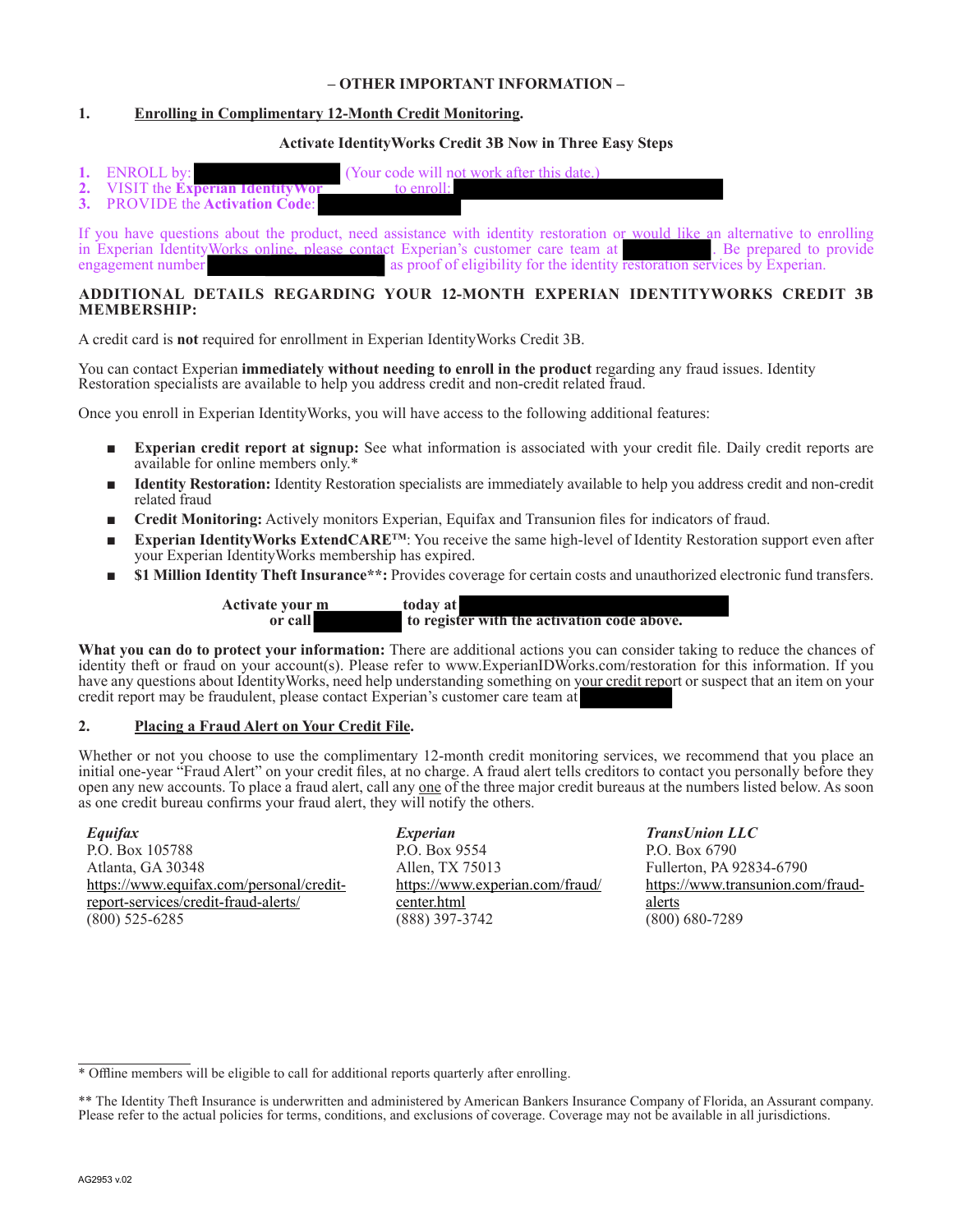## **3. Consider Placing a Security Freeze on Your Credit File.**

If you are very concerned about becoming a victim of fraud or identity theft, you may request a "Security Freeze" be placed on your credit file, at no charge. A security freeze prohibits, with certain specific exceptions, the consumer reporting agencies from releasing your credit report or any information from it without your express authorization. You may place a security freeze on your credit report by contacting all three nationwide credit reporting companies at the numbers below and following the stated directions or by sending a request in writing, by mail, to all three credit reporting companies:

| <b>Equifax Security Freeze</b>        | <b>Experian Security Freeze</b> | <b>TransUnion Security Freeze</b>      |
|---------------------------------------|---------------------------------|----------------------------------------|
| P.O. Box 105788                       | P.O. Box 9554                   | P.O. Box 2000                          |
| Atlanta, GA 30348                     | Allen, TX 75013                 | Chester, PA 19016                      |
| https://www.equifax.com/personal/     | http://experian.com/freeze      | http://www.transunion.com/creditfreeze |
| credit-report-services/credit-freeze/ | 1-888-397-3742                  | 1-888-909-8872                         |
| 1-800-349-9960                        |                                 |                                        |

In order to place the security freeze, you'll need to supply your name, address, date of birth, Social Security number and other personal information. After receiving your freeze request, each credit reporting company will send you a confirmation letter containing a unique PIN (personal identification number) or password. Keep the PIN or password in a safe place. You will need it if you choose to lift the freeze.

If your personal information has been used to file a false tax return, to open an account or to attempt to open an account in your name or to commit fraud or other crimes against you, you may file a police report in the City in which you currently reside.

If you do place a security freeze *prior* to enrolling in the credit monitoring service as described above, you will need to remove the freeze in order to sign up for the credit monitoring service. After you sign up for the credit monitoring service, you may refreeze your credit file.

## **4. Obtaining a Free Credit Report.**

Under federal law, you are entitled to one free credit report every 12 months from each of the above three major nationwide credit reporting companies. Call **1-877-322-8228** or request your free credit reports online at **www.annualcreditreport.com**. Once you receive your credit reports, review them for discrepancies. Identify any accounts you did not open or inquiries from creditors that you did not authorize. Verify all information is correct. If you have questions or notice incorrect information, contact the credit reporting company.

#### **5. Additional Helpful Resources.**

Even if you do not find any suspicious activity on your initial credit reports, the Federal Trade Commission (FTC) recommends that you check your credit reports periodically. Checking your credit report periodically can help you spot problems and address them quickly.

If you find suspicious activity on your credit reports or have reason to believe your information is being misused, call your local law enforcement agency and file a police report. Be sure to obtain a copy of the police report, as many creditors will want the information it contains to absolve you of the fraudulent debts. You may also file a complaint with the FTC by contacting them on the web at www.ftc.gov/idtheft, by phone at 1-877-IDTHEFT (1-877-438-4338), or by mail at Federal Trade Commission, Consumer Response Center, 600 Pennsylvania Avenue, NW, Washington, DC 20580. Your complaint will be added to the FTC's Identity Theft Data Clearinghouse, where it will be accessible to law enforcement for their investigations. In addition, you may obtain information from the FTC about fraud alerts and security freezes.

If this notice letter states that your financial account information and/or credit or debit card information was impacted, we recommend that you contact your financial institution to inquire about steps to take to protect your account, including whether you should close your account or obtain a new account number.

**New York Residents:** You may obtain information about preventing identity theft from the New York Attorney General's Office: Office of the Attorney General, The Capitol, Albany, NY 12224-0341; https://ag.ny.gov/consumer-frauds-bureau/identity-theft; Telephone: 800-771-7755.

**Iowa Residents**: You may contact law enforcement or the Iowa Attorney General's Office to report suspected incidents of identity Theft: Office of the Attorney General of Iowa, Consumer Protection Division, Hoover State Office Building, 1305 East Walnut Street, Des Moines, IA 50319, www.iowaattorneygeneral.gov, Telephone: (515) 281-5164.

**Maryland Residents:** You may obtain information about avoiding identity theft from the Maryland Attorney General's Office: Office of the Attorney General of Maryland**,** Consumer Protection Division, 200 St. Paul Place, Baltimore, MD 21202**,** www.oag.state.md.us/Consumer, Telephone: 1-888-743-0023.

**North Carolina Residents:** You may obtain information about preventing identity theft from the North Carolina Attorney General's Office: Office of the Attorney General of North Carolina, Department of Justice, 9001 Mail Service Center, Raleigh, NC 27699-9001, www.ncdoj.gov/, Telephone: 877-566-7226.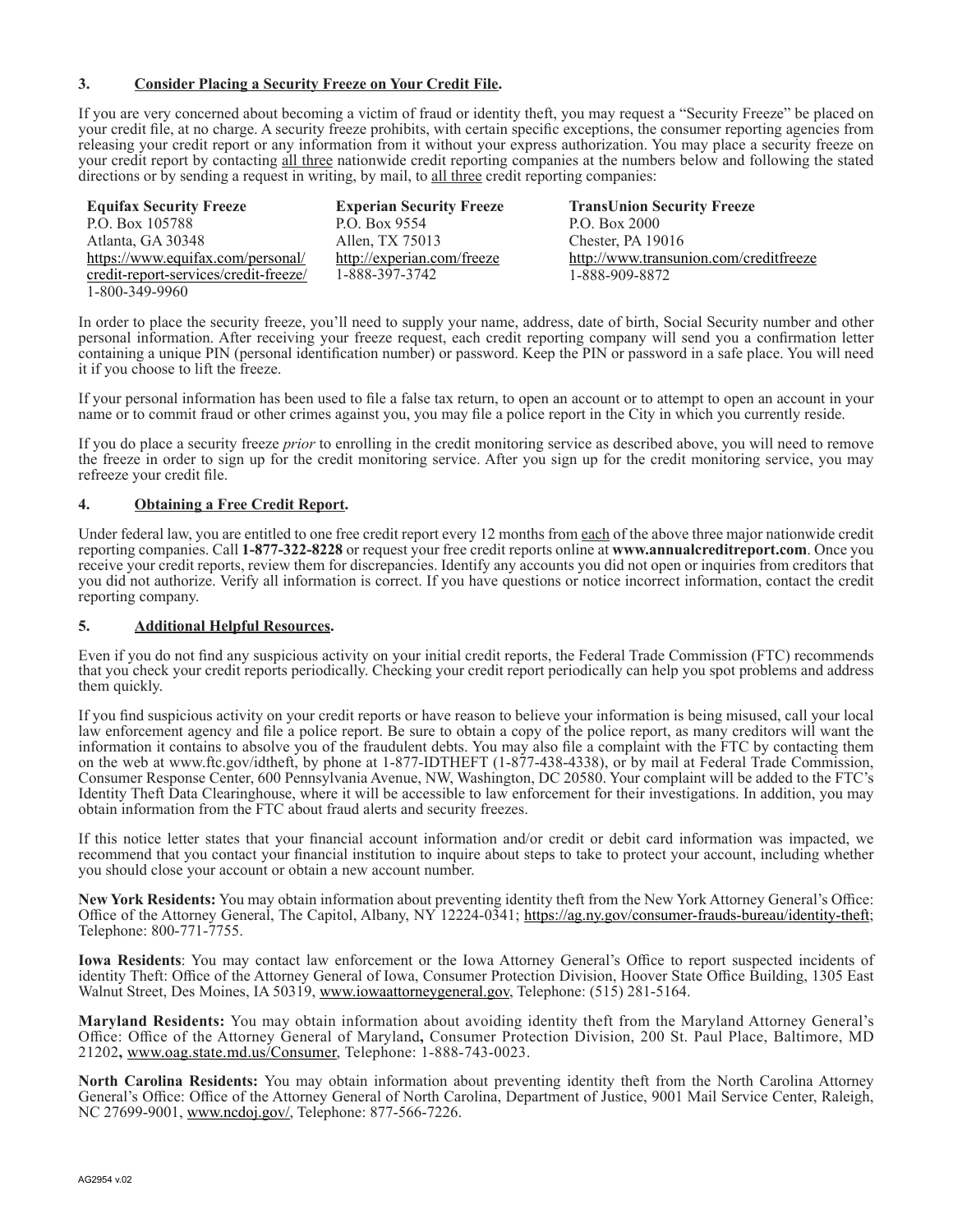**Oregon Residents:** You may obtain information about preventing identity theft from the Oregon Attorney General's Office: Oregon Department of Justice, 1162 Court Street NE, Salem, OR 97301-4096, www.doj.state.or.us/, Telephone: 877-877-9392.

**New Mexico Residents**: You have rights under the federal Fair Credit Reporting Act (FCRA). These include, among others, the right to know what is in your file; to dispute incomplete or inaccurate information; and to have consumer reporting agencies correct or delete inaccurate, incomplete, or unverifiable information. For more information about the FCRA, please visit www.consumer.ftc.gov/articles/pdf-0096-fair-credit-reporting-act.pdf or www.ftc.gov.

#### *In Addition, New Mexico Consumers Have the Right to Obtain a Security Freeze or Submit a Declaration of Removal*

As noted above, you may obtain a security freeze on your credit report to protect your privacy and ensure that credit is not granted in your name without your knowledge. You may submit a declaration of removal to remove information placed in your credit report as a result of being a victim of identity theft. You have a right to place a security freeze on your credit report or submit a declaration of removal pursuant to the Fair Credit Reporting and Identity Security Act.

The security freeze is designed to prevent credit, loans, and services from being approved in your name without your consent. When you place a security freeze on your credit report, you will be provided with a personal identification number, password, or similar device to use if you choose to remove the freeze on your credit report or to temporarily authorize the release of your credit report to a specific party or parties or for a specific period of time after the freeze is in place. To remove the freeze or to provide authorization for the temporary release of your credit report, you must contact the consumer reporting agency and provide all of the following:

- 1. The unique personal identification number, password, or similar device provided by the consumer reporting agency;
- 2. Proper identification to verify your identity; and
- Information regarding the third party or parties who are to receive the credit report or the period of time for which the credit report may be released to users of the credit report.

A consumer reporting agency that receives a request from a consumer to lift temporarily a freeze on a credit report shall comply with the request no later than three business days after receiving the request. As of September 1, 2008, a consumer reporting agency shall comply with the request within fifteen minutes of receiving the request by a secure electronic method or by telephone.

A security freeze does not apply in all circumstances, such as where you have an existing account relationship and a copy of your credit report is requested by your existing creditor or its agents for certain types of account review, collection, fraud control, or similar activities; for use in setting or adjusting an insurance rate or claim or insurance underwriting; for certain governmental purposes; and for purposes of prescreening as defined in the federal Fair Credit Reporting Act.

If you are actively seeking a new credit, loan, utility, telephone, or insurance account, you should understand that the procedures involved in lifting a security freeze may slow your own applications for credit. You should plan ahead and lift a freeze, either completely if you are shopping around or specifically for a certain creditor, with enough advance notice before you apply for new credit for the lifting to take effect. You should contact a consumer reporting agency and request it to lift the freeze at least three business days before applying. As of September 1, 2008, if you contact a consumer reporting agency by a secure electronic method or by telephone, the consumer reporting agency should lift the freeze within fifteen minutes. You have a right to bring a civil action against a consumer reporting agency that violates your rights under the Fair Credit Reporting and Identity Security Act.

To place a security freeze on your credit report, you must send a request to each of the three major consumer reporting agencies: Equifax, Experian, and TransUnion. You may contact these agencies using the contact information provided above.

**Rhode Island Residents**: You may contact law enforcement, such as the Rhode Island Attorney General's Office, to report incidents of identity theft or to learn about steps you can take to protect yourself from identity theft. You can contact the Rhode Island Attorney General at: Rhode Island Office of the Attorney General, 150 South Main Street, Providence, RI 02903, www.riag.ri.gov, 401-274-4400.

As noted above, you may obtain a security freeze on your credit report to protect your privacy and ensure that credit is not granted in your name without your knowledge. You have a right to place a "security freeze" on your credit report pursuant to chapter 48 of title 6 of the Identity Theft Prevention Act of 2006.

The security freeze is designed to prevent credit, loans, and services from being approved in your name without your consent. When you place a security freeze on your credit report, within five (5) business days you will be provided a personal identification number or password to use if you choose to remove the freeze on your credit report or to temporarily authorize the release of your credit report for a specific period of time after the freeze is in place. To provide that authorization, you must contact the consumer reporting agency and provide all of the following:

- 1. The unique personal identification number or password provided by the consumer reporting agency.
- 2. Proper identification to verify your identity.
- 3. The proper information regarding the period of time for which the report shall be available to users of the credit report.